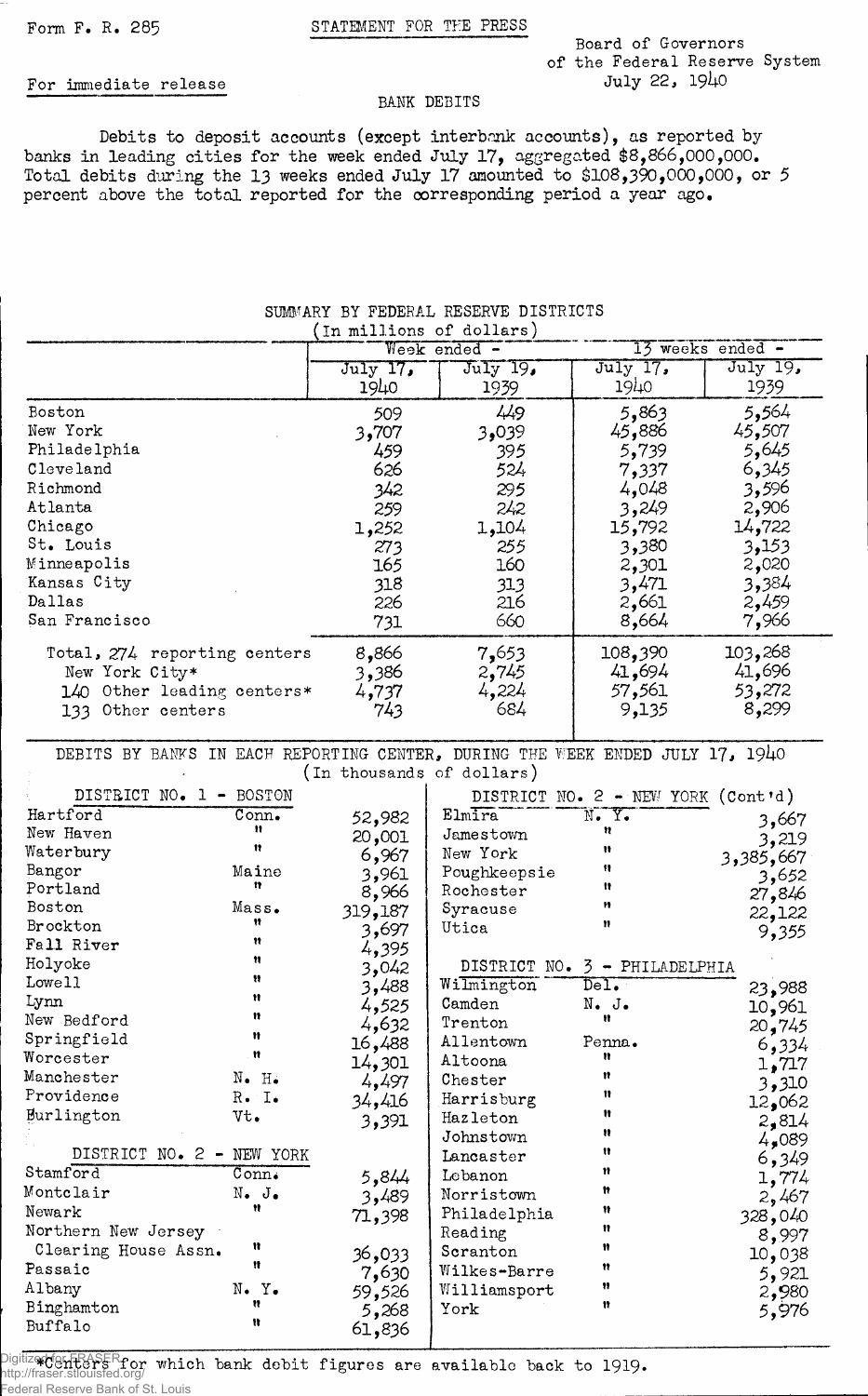DEBITS BY BANKS IN EACH REPORTING CENTER, DURING THE WEEK ENDED JULY 17, 1940

 $\sim$   $\alpha$ 

|                            | DISTRICT NO. 4 - CLEVELAND              |         | DISTRICT NO. 6 - ATLANTA (Cont'd) |                                          |                          |
|----------------------------|-----------------------------------------|---------|-----------------------------------|------------------------------------------|--------------------------|
| Lexington                  | Ky.                                     | 4,421   | Albany                            | Ga.                                      | 1,207                    |
| Akron                      | Ohio                                    | 17,204  | Atlanta                           | Ħ                                        | 54,170                   |
| Canton                     | Ħ                                       | 10,458  | <b>Augusta</b>                    | n                                        | 4,158                    |
| Cincinnati                 | Ħ                                       | 86,567  | Brunswick                         | Ħ                                        | 729                      |
| Cleveland                  | Ħ                                       | 174,265 | Columbus                          | n                                        | 4,267                    |
| Columbus                   | Ħ                                       | 48,152  | Elberton                          | Ħ                                        | 236                      |
| Dayton                     | ₩                                       | 18,624  | Macon                             | 11                                       | 3,806                    |
| Hamilton                   | Ħ                                       | 3,015   | Newnan                            | $\mathbf{H}$                             | 470                      |
| Lima                       | Ħ                                       | 3,724   | Savannah                          | Ħ                                        | 7,073                    |
| Lorain                     | Ħ                                       | 1,428   | Valdosta                          | $\mathfrak{n}$ .                         | 776                      |
| Middletown                 | Ħ                                       | 3,147   | New Orleans                       | La.                                      | 50,900                   |
| Springfield                | Ħ                                       | 3,856   | Hattiesburg                       | Miss.                                    | 1,065                    |
| Steubenville               | Ħ                                       | 2,661   | Jackson                           | 11                                       | 6,038                    |
| Toledo                     | Ħ                                       | 30,288  | Meridian                          | n                                        | 2,855                    |
| Warren                     | n                                       | 2,889   | Vicksburg                         | Ħ                                        | 1,642                    |
| Youngstown                 | n                                       | 13,122  | Chattanooga                       | Tenn.                                    | 12,105                   |
| Zanesville                 | n                                       | 2,300   | Knoxville                         | Ħ                                        | 8,352                    |
| Butler                     | Pa.                                     | 2,466   | Nashville                         | Ħ                                        | 20,104                   |
| Erie                       | n                                       | 8,161   |                                   |                                          |                          |
| Franklin                   | n                                       | 606     | DISTRICT NO. 7 - CHICAGO          |                                          |                          |
| Greensburg                 | n                                       | 2,340   | Aurora                            | $\overline{1}\overline{1}\overline{1}$ . | 2,859                    |
| Homestead                  | Ħ                                       | 1,038   | Bloomington                       | u                                        | 3,131                    |
| Oil City                   | n                                       | 2,272   | Champaign-Urbana                  | Ħ                                        | 3,334                    |
| Pittsburgh                 | n                                       | 173,793 | Chicago                           | Ħ                                        | 702,083                  |
| Wheeling                   | W. Va.                                  | 9,438   | Danville                          | Ħ                                        | 2,254                    |
|                            |                                         |         | Decatur                           | Ħ                                        | 4,474                    |
| DISTRICT NO.               | 5 - RICHMOND                            |         | Elgin                             | Ħ                                        | 1,937                    |
| Washington                 | $D_{\bullet}$ $C_{\bullet}$             | 72,705  | Moline                            | n                                        | 2,264                    |
| Baltimore                  | Md.                                     | 102,854 | Peoria                            | Ħ                                        | 15,715                   |
| Cumberland                 | Ħ                                       | 2,405   | Rockford                          | n                                        | 7,016                    |
| Hagerstown                 | n                                       | 2,458   | Springfield                       | Ħ                                        | 6,301                    |
| Asheville                  | $N_{\bullet}$ $C_{\bullet}$             | 3,398   | Fort Wayne                        | Ind.                                     | 8,560                    |
| Charlotte                  | n                                       | 16,026  | Gary                              | Ħ                                        | 4,230                    |
| Durham                     | Ħ                                       | 6,773   | Hammond                           | n                                        | 2,245                    |
| Greensboro                 | n                                       | 4,980   | Indianapolis                      | Ħ                                        | 57,529                   |
| Raleigh                    | Ħ                                       | 10,278  | South Bend                        | Ħ                                        | 10,316                   |
| Wilmington                 | 11                                      | 2,841   | Terre Haute                       | $^{\bullet\bullet}$                      | 6,246                    |
| Wilston-S <sub>a</sub> lem | u                                       | 9,450   | Cedar Rapids                      | Iowa                                     | 6,336                    |
| Charleston                 | $s_{\bullet}$<br>$\mathbf{c}_{\bullet}$ | 5,455   | Clinton                           | n                                        | 1,434                    |
| Columbia                   | n                                       | 10,451  | Davenport                         | Ħ                                        | 5,296                    |
| Greenville                 | n                                       | 4,672   | Des Moines                        | u                                        | 23,407                   |
| Spartanburg                | Ħ                                       | 2,348   | Dubuque                           | n                                        | 2,538                    |
| Danville                   | Va.                                     | 1,538   | Mason City                        | Ħ                                        | 2,443                    |
| Lynchburg                  | n                                       | 4,024   | Muscatine                         | Ħ                                        | 763                      |
| Newport News               | n                                       | 2,892   | Sioux City                        | Ħ                                        | 10,448                   |
| Norfolk                    | n<br>Ħ                                  | 12,720  | Waterloo                          | n                                        | 4,710                    |
| Portsmouth                 |                                         | 1,180   | Adrian                            | Mich.                                    | 1,072                    |
| Richmond                   | Ħ                                       | 38,605  | Battle Creek                      | Ħ                                        | 3,264                    |
| Roanoke                    | Ħ.                                      | 6,713   | Bay City                          | Ħ                                        | 3,080                    |
| Charleston                 | W. Va.                                  | 12,918  | Detroit                           | n                                        | 225,088                  |
| Huntington                 | Ħ                                       | 4,276   | Flint                             | n                                        | 6,818                    |
|                            |                                         |         | Grand Rapids                      | Ħ                                        | 13,331                   |
| DISTRICT NO. 6 - ATLANTA   |                                         |         | Jackson                           | Ħ                                        | 4,828                    |
| Birmingham                 | $\overline{\text{Ala}}$ .               | 22,407  | Kalamazoo                         | n                                        | 6,112                    |
| Dothan                     | n<br>Ħ                                  | 694     | Lansing                           | Ħ                                        | 6,214                    |
| Mobile                     | n                                       | 9,387   | Saginaw                           | Ħ                                        | 6,226                    |
| Montgomery                 |                                         | 5,535   | Green Bay                         | Wis.                                     | 3,965<br>1,689           |
| Jacksonville               | Fla.<br>n                               | 18,386  | Manitowoc                         | 11                                       |                          |
| Miami                      | n                                       | 11,703  | Milwaukce                         | n                                        | 209 <b>,</b> 66<br>2,281 |
| Pensacola                  | n                                       | 3,225   | Oshkosh                           | Ħ                                        | 4,426                    |
| Tampa                      |                                         | 7,268   | Sheboygan                         | 11                                       |                          |
|                            |                                         |         |                                   |                                          |                          |
| itized for EDASED          |                                         |         |                                   |                                          |                          |

,